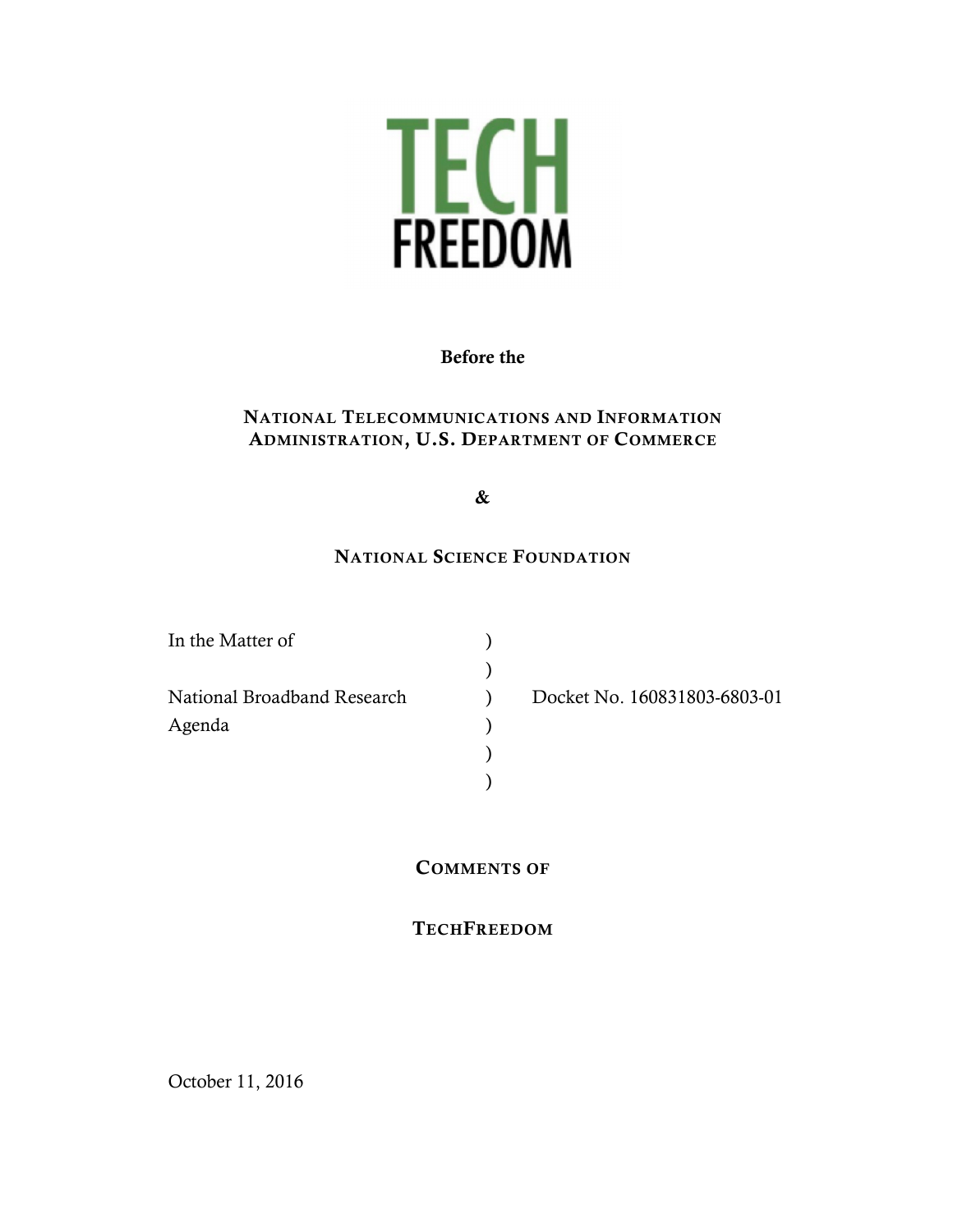### **I. Introduction & Summary**

The debate about American broadband policy has, for too long, been an "economics-free zone."<sup>1</sup> Indeed, it has been unfortunately divorced from any kind of objective analysis of data about broadband deployment and adoption, as the FCC has had essentially free rein to manipulate the limited available data to suit its preconceived regulatory agenda. The FCC has, among other abuses of statistics, economics and basic common sense:

- Claimed that subjecting broadband to regulation designed for railroads in the 1880s will actually increase deployment;<sup>2</sup>
- Justified raising the speed threshold used to measure the adequacy of broadband deployment to 25 Mbps — in order to manufacture a continued negative finding about the state of broadband deployment to use as the basis for increased regulation  $-$  by using the most contorted of logic: ignoring real-world speed usage data (such as the fact that, even on Google Fiber's gigabit service, HD video from Netflix still streams at a mere 3.61 Mbps);<sup>3</sup> claiming that broadband deployment today (actually,  $\sim$ 18 months ago, given the lag in the FCC's data) should be measured based on the possibility that large numbers of Americans may, in the coming years, need more bandwidth in order to stream 4K video;
- Completely ignored inconveniently good news about broadband deployment: the massive upgrades of traditional DSL infrastructure (<6 Mbps) to next-generation VDSL2 (25–100 Mbps), most notably by AT&T, to over half the homes in the country;<sup>4</sup>
- Dismissed a proposal by AT&T, as a voluntary condition of its merger with DirecTV to deploy 15–20 Mbps fixed wireless broadband to 13 million rural homes and businesses, $5$ half of which lacked any comparable option, instead insisting that AT&T focus on deploying 1,000 Mbps fiber-to-the-home in cities instead — with no explanation as to the

 <sup>1</sup> L. Gordon Crovitz, *"Economics-Free" Obamanet*, WALL ST. J. (Jan. 31, 2016), *available at* http://goo.gl/PxJh7g.

<sup>2</sup> *See* Protecting and Promoting the Open Internet, *Report and Order on Remand, Declaratory Ruling, and Order*, GN Docket No. 14-28, 30 FCC Rcd. 5601, ¶¶ 37–40 (Feb. 26, 2015), *available at* https://goo.gl/dlx07R.

<sup>3</sup> *See* Netflix, *ISP Leaderboard — September 2016* (last visited Oct. 11, 2016), *available at* https://goo.gl/ol3Hdk.

<sup>4</sup> *See* Berin Szóka, Tom Struble, *Comments of TechFreedom in Response to Oppositions to Petition in the Matter of Applications of Comcast Corp. and Time Warner Cable, Inc.,* MB Docket No. 14-57 (December 23, 2014) *available at*  http://docs.techfreedom.org/TF\_Reply\_to\_ComcastTWC\_Petitions.pdf

<sup>5</sup> Applications of AT&T Inc. and DIRECTV for Consent to Assign or Transfer Control of Licenses and Authorizations, *Memorandum Opinion and Order*, MB Docket No. 14-90, at ¶¶ 346–75 (July 24, 2015), *available at*  https://goo.gl/180KIH.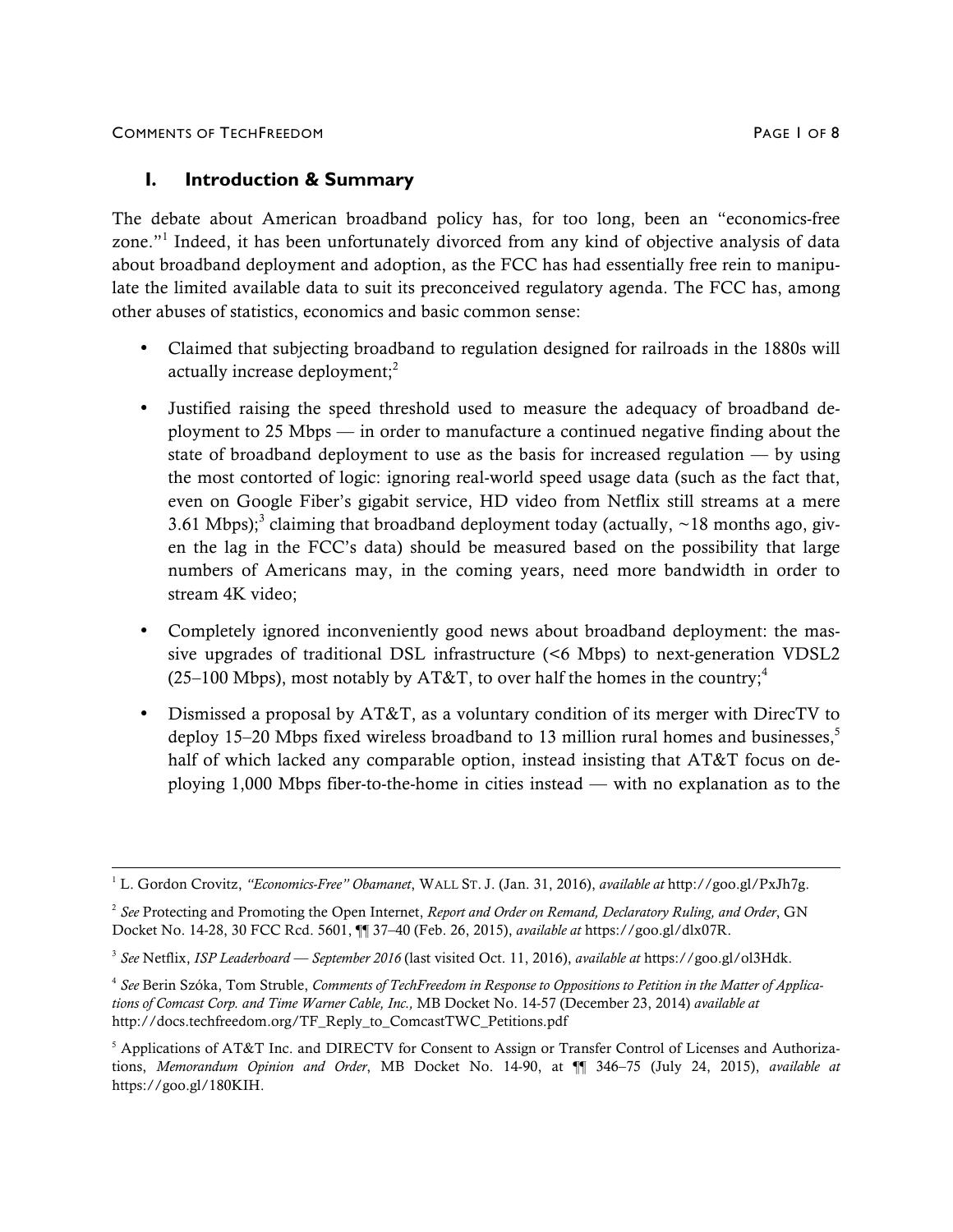relative advantages of each nominally "voluntary" condition in connecting unserved Americans:<sup>6</sup> and

• Insisted that the only way to increase broadband competition, improve speeds, and lower prices is to interpose itself between states and localities and preempt laws regarding municipal broadband<sup>7</sup> (something the Supreme Court had already said the FCC could *not* do under a far clearer provision of the Act). 8

The FCC cannot continue to operate in this manner and still claim the mantle of "expert agency" — as it has, time and time again, in asserting that courts should defer to its interpretations, however outlandish, of its statutory authority. So impoverished is the current FCC Chairman's understanding of cost-benefit analysis that he has insisted that the FCC always does cost-benefit analysis simply by virtue of taking public comment<sup>9</sup> — as if providing outside parties an opportunity to provide their own cost-benefit analyses, and then cherry-picking among studies that suit the FCC's own agenda, was a substitute for the FCC conducting its own, neutral assessment of the likely costs and benefits of proposed action, and of potentially less costly alternatives. The point is not mere legal formalism, but to ensure that the FCC is actually making consumers better off — indeed, that it is using its legal authority and institutional resources to serve consumers in the best possible way.

We commend the National Telecommunications and Information Administration (NTIA) and National Science Foundation (NSF) for stepping into this analytical vacuum. Before suggesting specific research topics, we offer the following general suggestions.

The problem is not data collection, but analysis. Simply collecting more or even significantly higher-quality data will do little to ensure that American broadband policy actually serves consumers. The FCC — under both Democratic and Republican Chairmen — has become so accustomed to manipulating data to suit a preconceived outcome that it will be difficult to break the agency of this habit. The NSF simply cannot assume that the research it supports will speak for itself or that the FCC can be relied upon to do additional research based on NTIA's underlying research. Instead, any research funded under this grant should be framed in economic terms. To ensure that happens, we make two general suggestions. First, any broadband research team should include at *least* one economist. Second, all research should be framed — as all good eco-

<sup>8</sup> Nixon v. Mo. Mun. League, 541 U.S. 125 (U.S. 2004).

 $6$  *Id.* **[1]** 376–77.

<sup>7</sup> City of Wilson, North Carolina Petition for Preemption of North Carolina General Statutes Sections 160A-340 *et seq.*; The Electric Power Board of Chattanooga, Tennessee Petition for Preemption of a Portion of Tennessee Code Annotated Section 7-52-601, *Memorandum Opinion and Order*, WC Docket No. 14-115 (Feb. 26, 2015), *available at*  https://goo.gl/YkdbHC.

<sup>9</sup> Senate Committee on Commerce, Science, and Transportation, *Hearing on Oversight of the Federal Communications Commission*, at 2:57:19 (Sept. 15, 2016), *available at* https://goo.gl/16GPuE.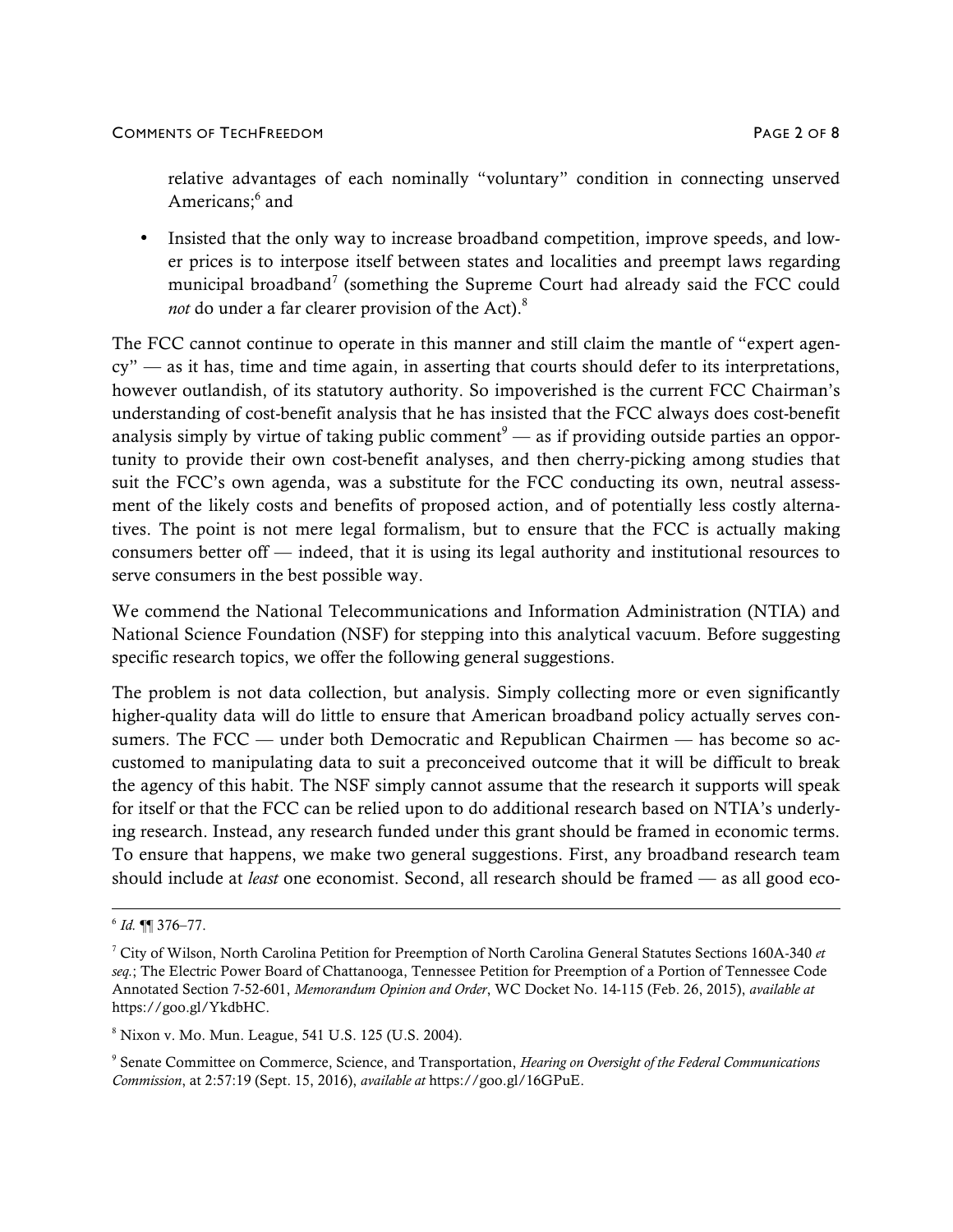### COMMENTS OF TECHFREEDOM PAGE 3 OF 8

# **II. Broadband Technology**

# **Analyze the Full Range of Fixed Broadband Technologies & Iterative Upgrade Paths**

Many people champion gigabit fiber-to-the-premises as the gold standard for broadband deployment, believing it to be the most cost-effective and future-proof way to deliver high-speed broadband to users. Indeed, the public policy debate over broadband has become so fixated on this idea that it could be paraphrased in terms of Mike Meyer's 1993 classic oeuvre *So I Married an Axe Murderer*: "If it's not gigabit*—*it's crap!"<sup>10</sup>

In fact, FTTP is just one end of a range of deployment models. If an ISP were deploying in a true "greenfield" — say, to a newly constructed suburb — it might well be cost-effective to deploy FTTP. But even then, most FTTP services do not actually provide gigabit speeds, because while fiber is *capable* of carrying synchronous gigabit speeds (and faster), it is not yet costeffective to invest in the equipment needed to carry such speeds — because consumers do not yet demand them and there are more effective iterative upgrade paths that allow gradual speed upgrades over time. Most notably, Verizon began building began deploying FTTP networks a decade ago, but still generally does not offer gigabit speeds.

Just as there is an iterative path to upgrading FTTP networks, there are a variety of iterative paths that incumbents can choose to upgrade legacy infrastructure (copper wiring or coaxial cable) to provide hugely faster speeds to the premises. This involves pushing fiber closer to the premises, but using cable technologies like DOCSIS 3.0 and 3.1 or telco technologies like VDSL2 or G.fast to get greater speeds out of a shrinking loop between the home and the fiber network.

To date, there has not been a comprehensive study of the various upgrade paths available and their relative cost-effectiveness over time and in a variety of different economic circumstances such as neighborhood density, kinds of construction, and demand levels. NTIA and NSF should analyze the full range of broadband technologies to assess the viability and capabilities of different technologies in different contexts (*e.g.*, at different speed tiers, in different topographies and population densities) over time. In particular, the concept of "future-proofing" deployment should be carefully scrutinized.

 <sup>10</sup> So I Married an Axe Murderer, MovieQuotes (last visited October 11, 2016), *avaliable at*  http://www.moviequotes.com/repository.cgi?pg=3&tt=96674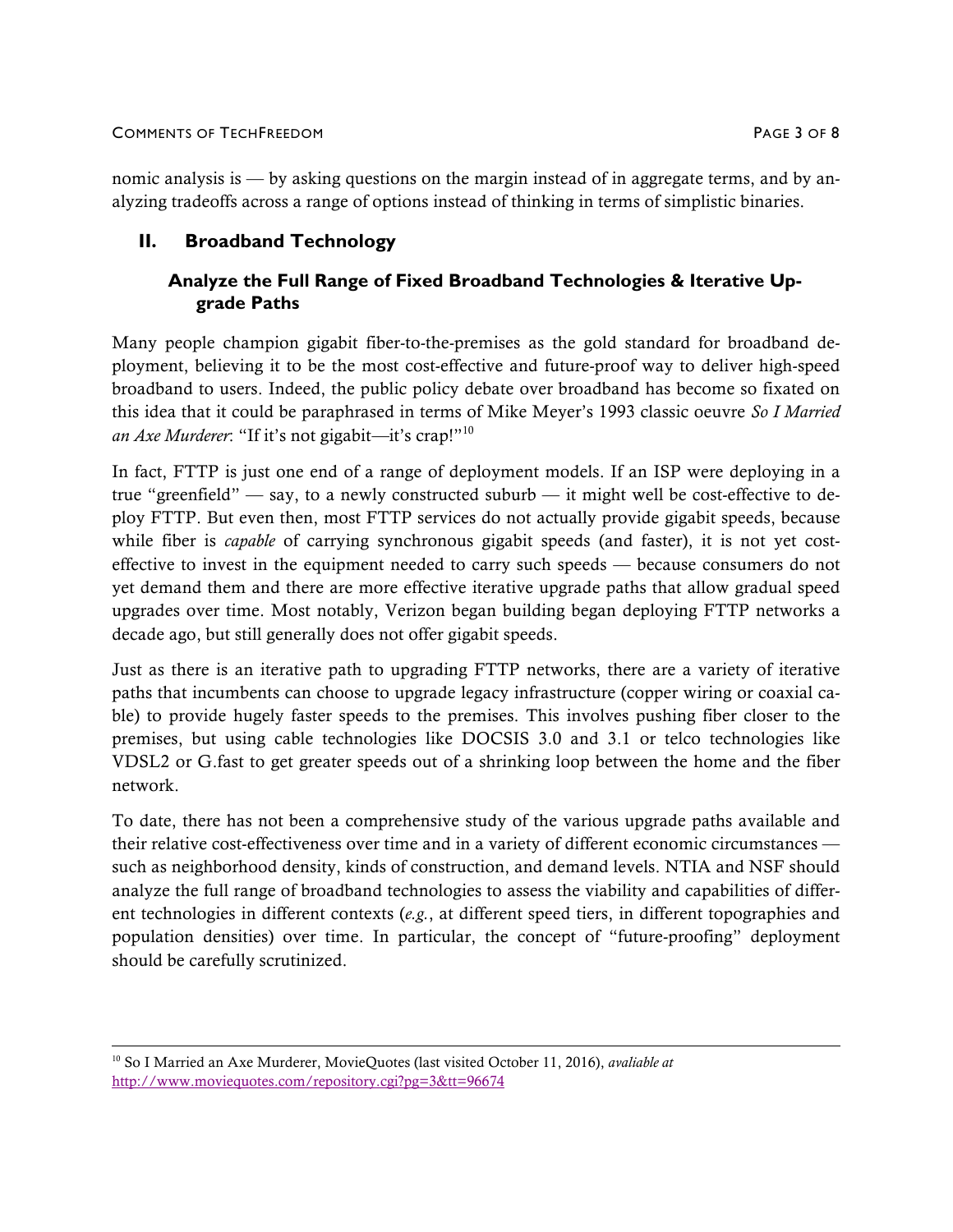# **Studying Wireless Deployment Models**

While new entrants like Google Fiber have experimented with building all-new FTTP networks, it is far from clear that this will make economic sense in the future. 5G wireless technologies promise to be able to deliver gigabit speeds to fixed wireless connections. If so, at least in sufficiently dense areas to merit deploying the dense mesh of small cells required to support 5G networks, 5G may prove to be more cost-effective than wiring existing buildings — and yet quite capable of delivering higher speeds, and more monthly data, than consumers actually demand. And in low density areas, at least for the near-to-medium term, 4G and other existing wireless technologies may prove to be significantly more cost-effective than wireline deployment.

NTIA and NSF should study the cost-effectiveness and practicality of wireless technologies as part of the mix of deployment models.

# **Quantify the Benefits of FTTP**

Those who champion fiber-optics as the broadband technology of the future also regularly claim that we need to deploy fiber connections to every home and office building in America. However, while access to high-speed broadband tends to promote economic growth and societal welfare, it is unclear to what extent FTTP deployment promotes better outcomes than high-speed broadband delivered over other technologies (*e.g.*, coaxial cable).

What quantifiable benefits does FTTP yield? How do those benefits compare with other highspeed broadband connections? How do the costs of deploying FTTP compare with the costs of deploying other broadband technologies?

### **Studying Public-Private Partnerships**

In its rhetoric and its attempt to preempt state laws governing muni broadband networks, the FCC has created a binary debate as between the status quo and government-owned broadband networks. In fact, there are a wide range of options in between by which policymakers can stimulate both upgrades to existing networks and new entry to the broadband market — both by cutting red tape and lowering fees and by making public infrastructure more readily available to broadband providers, such as through Dig Once conduits or fiber-ready poles.<sup>11</sup> Yet there is scant economic data about this range of options and the costs involved.

What are the costs to providers of government policies, such as the time and expense involved in permitting tower or pole deployment or gaining access to government-owned land or buildings? How much of a difference would fiber-ready infrastructure make? How can it be con-

 $^{11}$  Letter from TechFreedom to Hon. Fred Upton and Hon. Greg Walden on Promoting Broadband Infrastructure Investment 3 (July 22, 2015), *available at*

http://docs.techfreedom.org/techfreedom\_letter\_on\_broadband\_deployment\_-\_july\_2015.pdf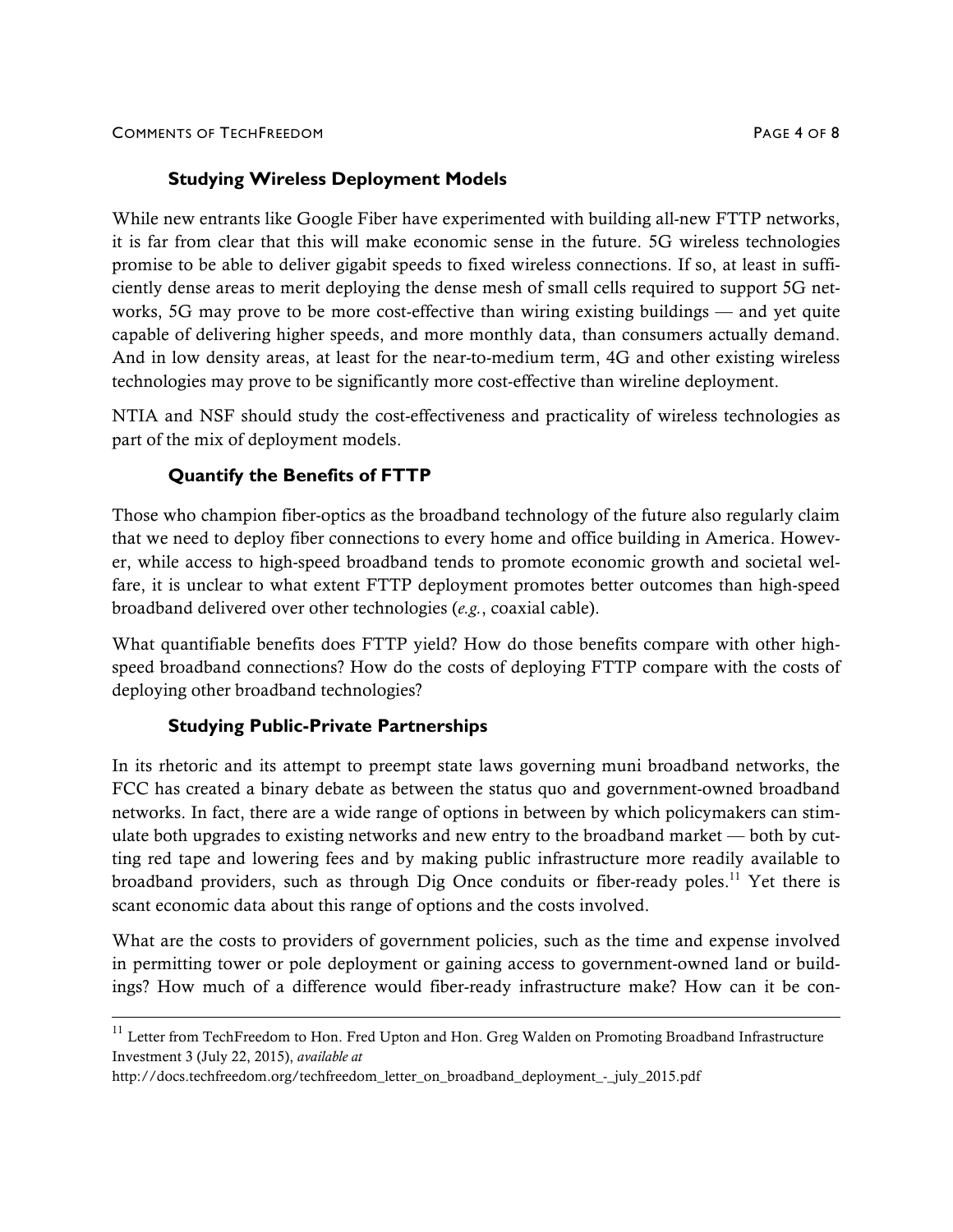#### COMMENTS OF TECHFREEDOM PAGE 5 OF 8

structed at a minimum of expense to taxpayers? What models are available to balance the need for taxpayers to recoup their investment with the desire to encourage investment and new entry? What else can governments do to help lower the costs of deployment? What can we learn in quantitative terms from the experience of municipalities that have experimented with publicprivate partnerships?

# **III. Access & Adoption**

### **Compare Broadband Investment Levels in the U.S. & Europe**

Debates around domestic broadband policy are rife with cross-country comparisons, but, depending on who you ask, the U.S. is either a world leader in broadband or it is falling behind to other developed nations. To the extent possible, NTIA and NSF should support research to assess broadband investment levels in the U.S. and abroad, and, where possible, draw comparisons between countries in terms of investment levels, available speeds, and adoption. Further, where there are significant differences between countries, studies should assess to what extent those differences are attributable to differences in regulatory policy. For example, does a lighter regulatory climate beget more infrastructure investment?

### **Project Future Deployment Needs**

In deciding which broadband technology to deploy, one must consider a number of different factors, including what levels of service will be needed or desired by users. It is universally accepted that the speeds and capacity demanded by users will continue to increase going forward, as applications become richer and more data-intensive (*e.g.*, streaming 4K UHD video requires greater throughput than streaming HD video), and there are robust trend lines to predict the overall growth in Internet traffic going forward. However, there is precious little data available to project future needs by individuals. How much Internet data do users on average consume today? What does the distribution of Internet data usage look like today, in terms of skew, standard deviation, etc.? Looking at usage over the past two decades, can we project the service needs of users going forward, and thereby plan broadband deployments to meet those needs?

# **Assess Viability of Gigabit Opportunity Zones**

How important is broadband access in the home, compared to broadband access in a nearby city-center? In the same way that individuals in developing countries often must travel to a citycenter to get any connectivity, if Americans must travel to a city-center to get next-gen gigabit connectivity, what impact would that have on economic growth? Compared to the costs and benefits of deploying gigabit connectivity to every home in the near-term, would deploying such connectivity first to so-called Gigabit Opportunity Zones be a more cost-effective driver of economic growth?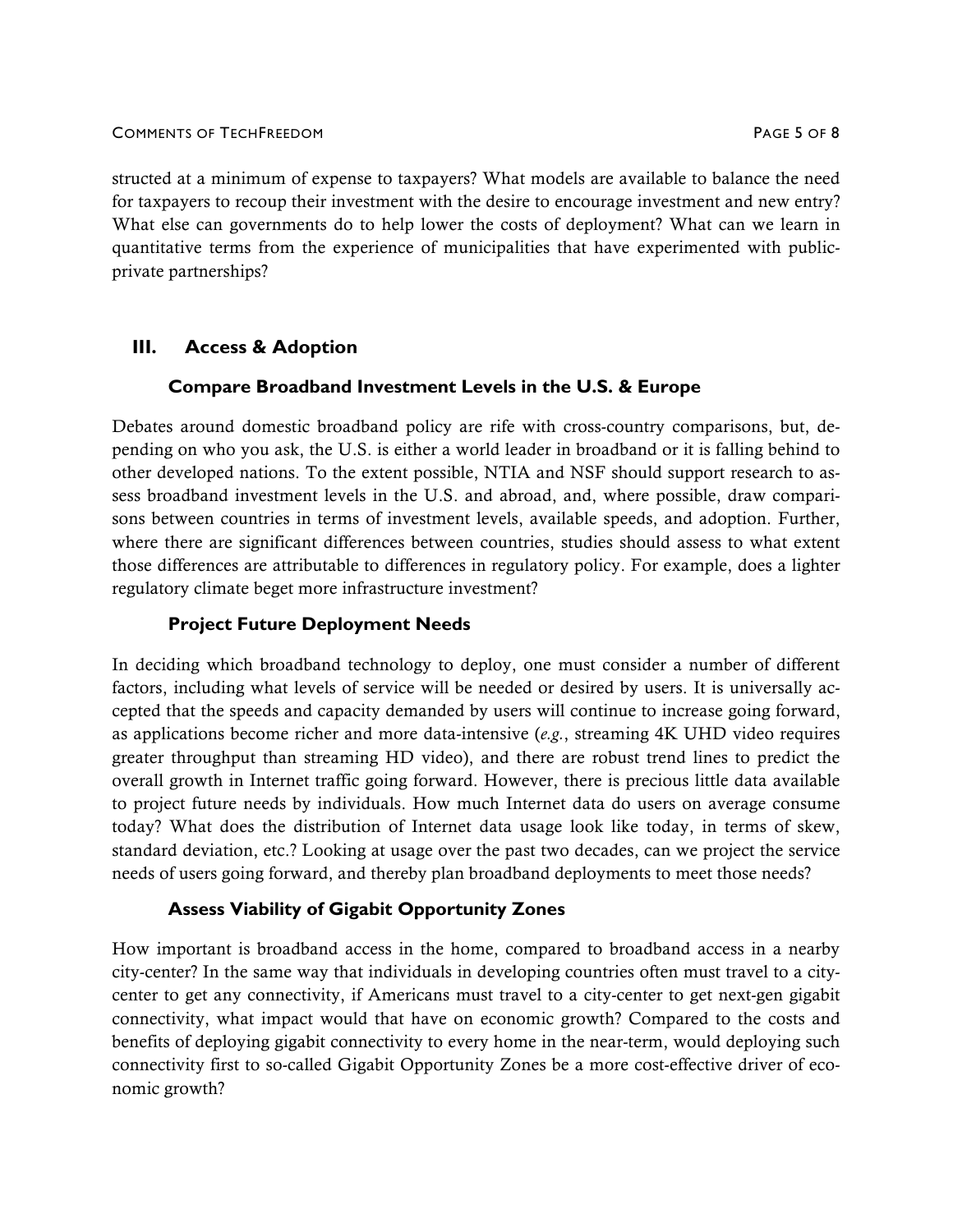# **IV. Socioeconomic Impacts**

# **Assessing the Effects of Broadband on Economic Growth**

It is commonly accepted that access to high-speed broadband is a key driver of economic progress and social welfare, but the precise relationship between broadband access and these socioeconomic impacts remains unclear. Does access to broadband truly drive economic progress, or is it the other way around, and broadband access is actually a symptom of growth, rather than a cause? Do higher speeds correlate with stronger economic growth? If so, how strong is that correlation? Is it linear, or do higher speeds have diminishing returns for economic growth as speeds increase?

# **Assessing the Effects of Broadband on Inequality**

Economic inequality is a major concern, both within and between countries. Many people tout broadband as a great equalizer, in that it will likely reduce socioeconomic disparities over time. NTIA and NSF should fund studies to assess the effects of broadband on inequality. To what extent does broadband access reduce inequalities within a country? To what extent does broadband access reduce inequalities between countries? How important are factors like speed, capacity, and affordability to the effect of broadband on inequality?

# **Maximizing Benefits of High-Speed Broadband Deployment for Businesses**

In a perfect world, broadband would be ubiquitous, and available in every home and business at high speeds for low prices. However, in the real world, ISPs often must make trade-offs during deployment, and service certain areas before others or deliver higher speeds to certain areas than to others. For example, an ISP may choose to deploy and service a business park or other commercial area before a residential area, because the enterprise connections are more lucrative for the service provider. NTIA and NSF should fund studies to assess the benefits of serving broadband to businesses compared to the benefits of serving broadband to residential users. These studies should focus both on the benefits to ISPs (*e.g.*, a higher rate-of-return that could potentially be used to cross-subsidize residential connections) and to the greater economy (*e.g.*, higher productivity).

# **V. Opportunities for Federal Leadership in Data Collection & Research**

# **Assessing the FCC's Cost-Benefit Analyses Regarding Broadband**

Under Executive Orders 12866 (1993) and 13563 (2011), Executive Branch agencies must perform cost-benefit analysis of all major proposed rules and regulations. However, since the FCC is an independent agency, it is not subject to this requirement. Chairman Wheeler often pays lip service to cost-benefit analysis — even going so far as to say that the FCC's notice-and-comment procedures for informal rulemaking function as an effective cost-benefit analysis: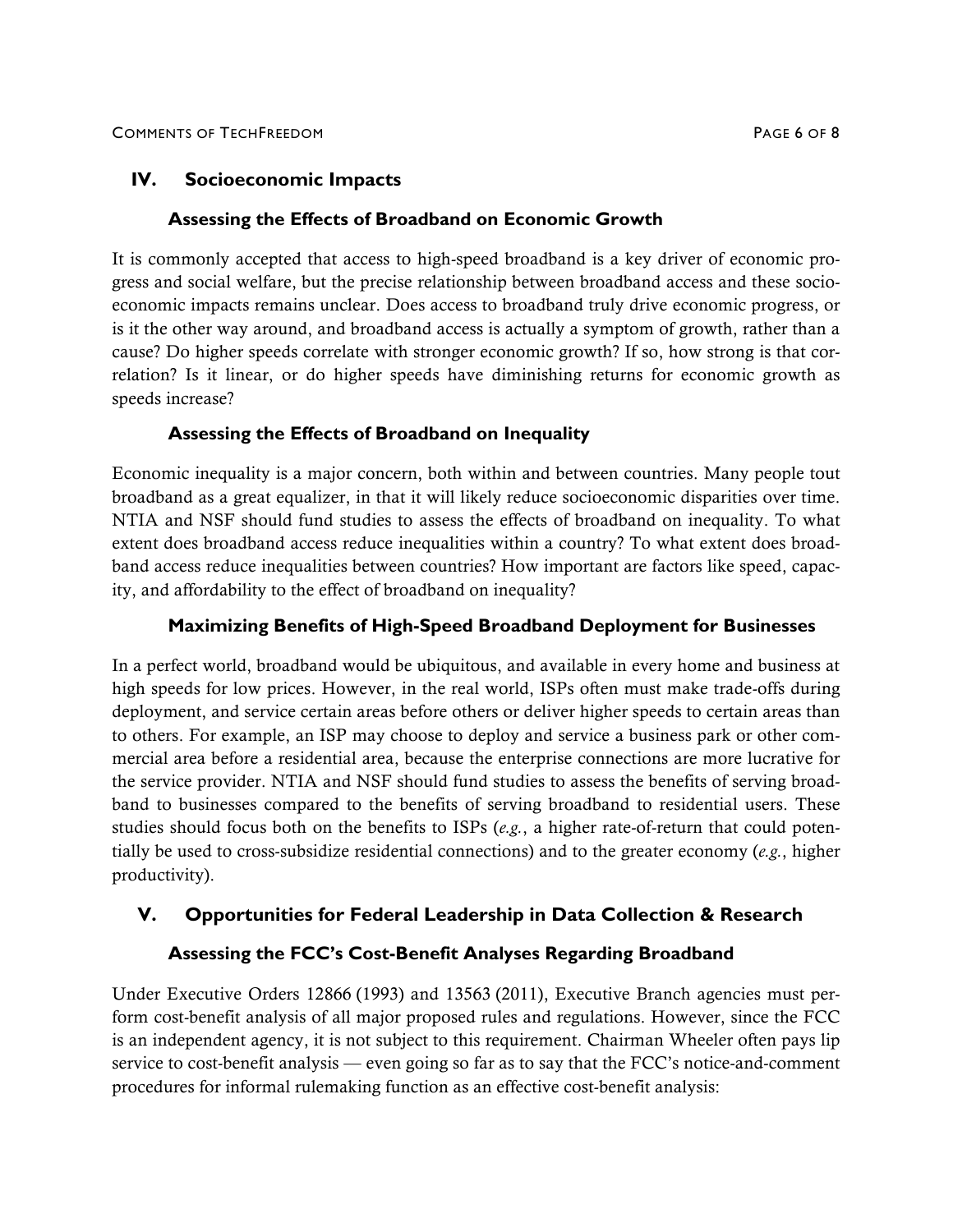#### COMMENTS OF TECHFREEDOM PAGE 7 OF 8

Sen. Johnson: Commissioner Wheeler, is there any plan to do a cost benefit analysis [on the Commission's proposed set-top box regulations]?

Wheeler: .... I think that the whole notice and comment process itself is one huge costbenefit analysis, because we are constantly having folks come in and talk to us about "here's where the cost is" or somebody else coming and saying "here's what the benefits are." I liken the notice and comment process as kind of the administrative law equivalent of the scientific method. Somebody proposes something, somebody rebuts it, they change it, it goes here. This is what the whole process goes through, so I think that there is a fullsome[sic] costbenefit that gets done.

**Johnson:** That's kind of haphazard as opposed to a very formalized cost-benefit. I'm an accountant, so I kind of like to actually see the figures, so wouldn't a more formalized costbenefit analysis be helpful?

Wheeler: How can you collect as much information as possible and then the challenge, of course, in a cost-benefit judgment comes back to that old Harry Truman quote, where he said, "I want a one-handed economist because they always say 'on one hand, on the other'" and it becomes less math and more judgment. As we're going through this entire longrunning administrative process. I think there percolates up to all the members of the Commission just what the costs and benefits are as put forward by various parties. The cable folks on the set top box issue, they went out and hired a former chief economist to the FCC to give a quantification to their numbers. Others have quantified it other ways.<sup>12</sup>

In other words, the FCC refuses

— but there are no objective studies available to assess the quality of economic analysis within the FCC's notice-and-comment procedures.

NTIA and NSF should fund studies to assess the quality of economic analysis undergirding several of the FCC's recent actions regarding broadband (*e.g.*, 2015 Open Internet Order, Business Data Services, Broadband Progress Reports). Where possible, economic analysis by the FCC should be compared to economic analysis done by other regulatory agencies.

#### **Compiling Infrastructure Databases**

One major hurdle to broadband deployment is the lack of available data on existing infrastructure (*e.g.,* utility poles, conduits) and public assets (*e.g.*, government-owned property). At all levels of government, compiling infrastructure databases in easily usable GIS formats could go a long way towards reducing transaction costs and facilitating broadband deployment. But just what these databases should look like remains a subject where further research is required. How much would it cost to compile these databases and keep them reasonably up to date? How much

<sup>&</sup>lt;sup>12</sup> Senate Committee on Commerce, Science, and Transportation Hearing *supra* note 9 at 2:58.